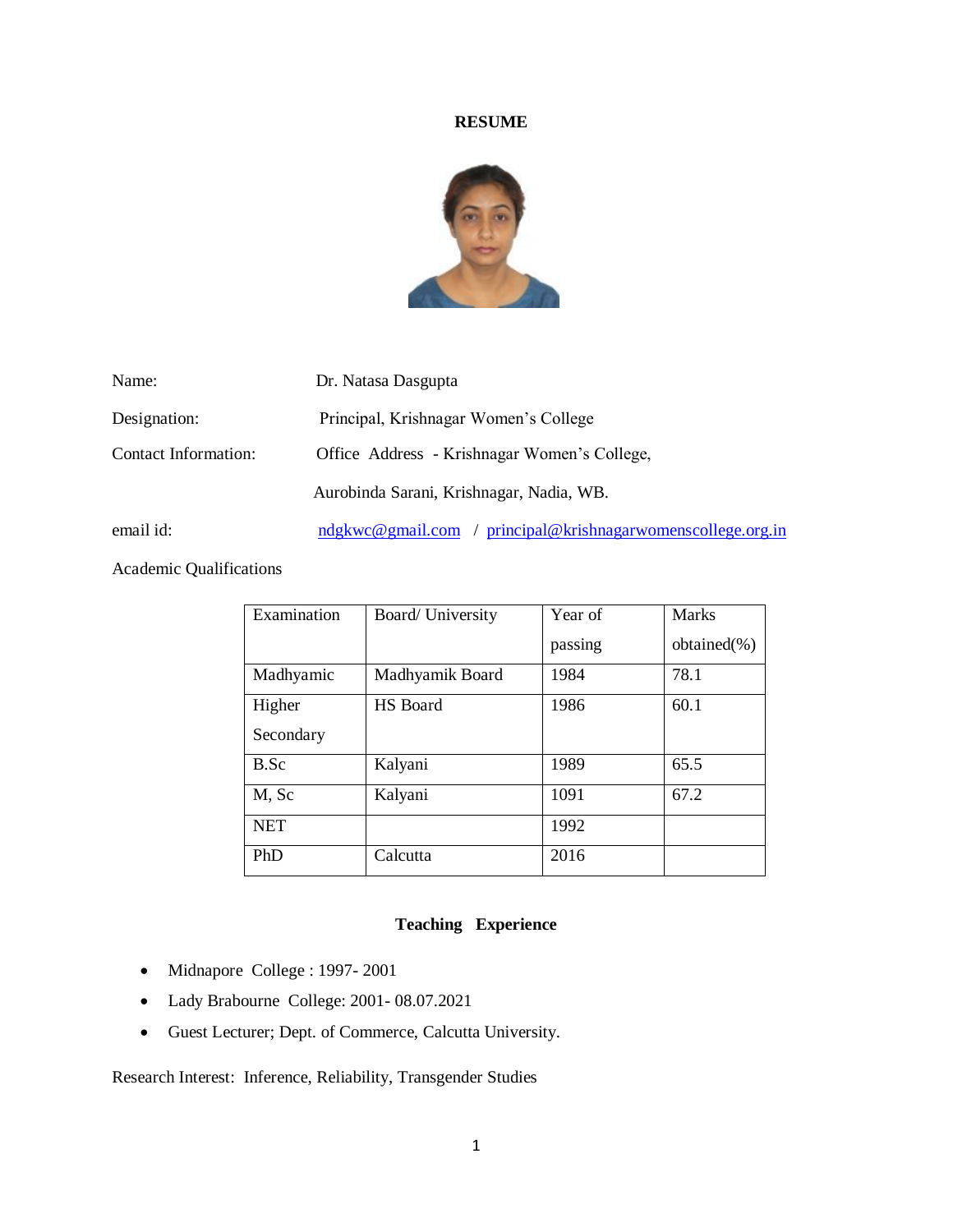# **Research papers published:**

| S1.            | Title with page no.              | Author/ $(s)$  | <b>Journal</b>                             | <b>ISSN/ISB</b>    |
|----------------|----------------------------------|----------------|--------------------------------------------|--------------------|
| No.            |                                  |                |                                            | N No.              |
| $\mathbf{1}$   | Prediction<br>interval<br>for    | Mukherjee, S.P | Calcutta Statistical                       | ISSN:              |
|                | Component Life based on          | & Dasgupta,    | Association Bulletin. 185-186.             | 00080683           |
|                | system failure Data.             | Natasa         | (1997), pp 117-125                         |                    |
| $\overline{2}$ | Prediction Interval for the      | Mukherjee, S.P | <b>Indian Association for</b>              | <b>ISSN</b>        |
|                | Rayleigh Distribution.           | & Dasgupta,    | Productivity, Quality &                    | 0970-              |
|                |                                  | <b>Natasa</b>  | Reliability Transactions. 32, 1.           | 0102               |
|                |                                  |                | $(2007)$ , pp 57-63                        |                    |
| 3              | Designing less toxic to non-     | Roy, R, Nag    | Science Journal. Lady                      | <b>ISSN</b>        |
|                | target                           | Chaudhury, A & | Brabourne College. Vol-3.(                 | 2319-              |
|                | Organophophosphorous             | Dasgupta,      | 2013), pp 74-81                            | 6858               |
|                | pesticides<br>using              | Natasa         |                                            |                    |
|                | Phytoremediation.                |                |                                            |                    |
| $\overline{4}$ | Prediction interval for the      | Mukherjee, S.P | Journal of Combinatorics,                  | <b>ISSN</b>        |
|                | smallest value in a future       | & Dasgupta,    | Information & System                       | 0250-              |
|                | sample based on imprecise        | Natasa         | Sciences Journal. Vol: 39, 1-4.            | 9628               |
|                | data.                            |                | (2014), pp 239-248                         |                    |
| 5              | Ramdhanu Rang<br>Swadhinata      | Dasgupta,      | Pratibadi Chetana, Special                 | <b>WBNSD</b>       |
|                |                                  | Natasa         | Issue, $8th$ October, 2018. pp<br>39-41    | 07/RNI<br>37238/80 |
| 6              | Rupantarkami                     | Dasgupta,      | Eksathe, 1 <sup>st</sup> October, 2018. pp | SSRM/K             |
|                | Manush, Jejon ache<br>Mmajhkhane | <b>Natasa</b>  | 122-24                                     | OLRMS/<br>WB/RNP-  |
|                |                                  |                |                                            | 178/2018,          |
|                |                                  |                |                                            | RN-<br>16530/68    |
| $\overline{7}$ | Transphobia:<br>unjust<br>The    | Dasgupta,      | Newsletter 2019, Volume 10                 | ISSN:              |
|                | fear of gender outlaws.          | Natasa         | The journal of the Women's                 | 23954299           |
|                |                                  |                | <b>Studies Centre of Lady</b>              |                    |
|                |                                  |                | Brabourne College.(2019)                   |                    |
| $8\,$          | Jounyo hingsha                   | Dasgupta,      | Communicated                               |                    |
|                | jokhon<br>manabadhikar horon     | <b>Natasa</b>  |                                            |                    |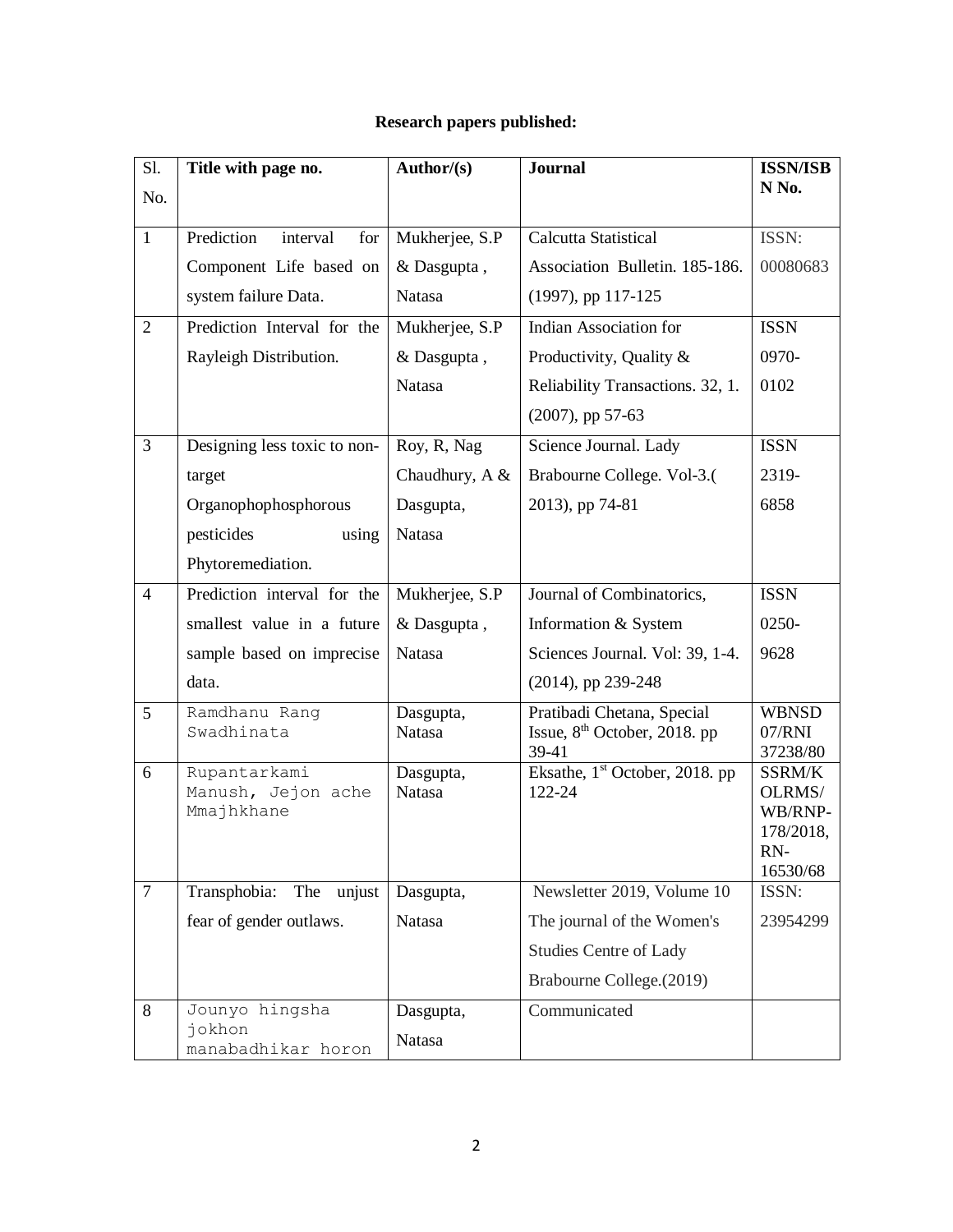# **Book Chapters published:**

| Sl. No | Title with page no.                                   | <b>Publisher</b>                                            | <b>ISSN/ISBN No.</b>        |
|--------|-------------------------------------------------------|-------------------------------------------------------------|-----------------------------|
|        | Nirbhaya; the story of the<br>fearless girl next door | Ramkrshna Sharada<br>Mission Vivekananda                    | ISBN: 978-81-<br>8206-073-9 |
|        |                                                       | Vidyabhavan                                                 |                             |
|        | Shishusahitys: Srijan<br>nirman tatwatalash           | Edited by Answer Ul<br>Hawk; Education Forum,<br>Kol 700009 | ISBN:<br>81-87657-22-7      |

## **Book/Paper reviewed**

| • Reviewed Two papers in the research Journal IAPQR Transactions        |
|-------------------------------------------------------------------------|
| Bengal Council of Higher Secondary Education (2006)                     |
| documents for recommendation of text books in Statistics under West     |
| • Reviewed and edited text books under new syllabus (2006) and prepared |

## **Research Projects**

| S1<br>N <sub>o</sub> | Title of the Major /Minor Project<br>(Sponsored)                 | <b>Sponsoring</b><br>Agency                | <b>Period</b> |
|----------------------|------------------------------------------------------------------|--------------------------------------------|---------------|
|                      | Measuring Social attitude towards<br><b>Transgender People</b>   | <b>UGC</b>                                 | 2017-19       |
| 2                    | Change in the Livelihood pattern in East<br>Kolkata Wetland area | UGC-CPE                                    | $2011 - 13$   |
| 3.                   | Nirbhaya: The fearless one                                       | UGC-Women<br>Studies Centre,<br><b>LBC</b> | 2015-17       |

# **Membership in different bodies**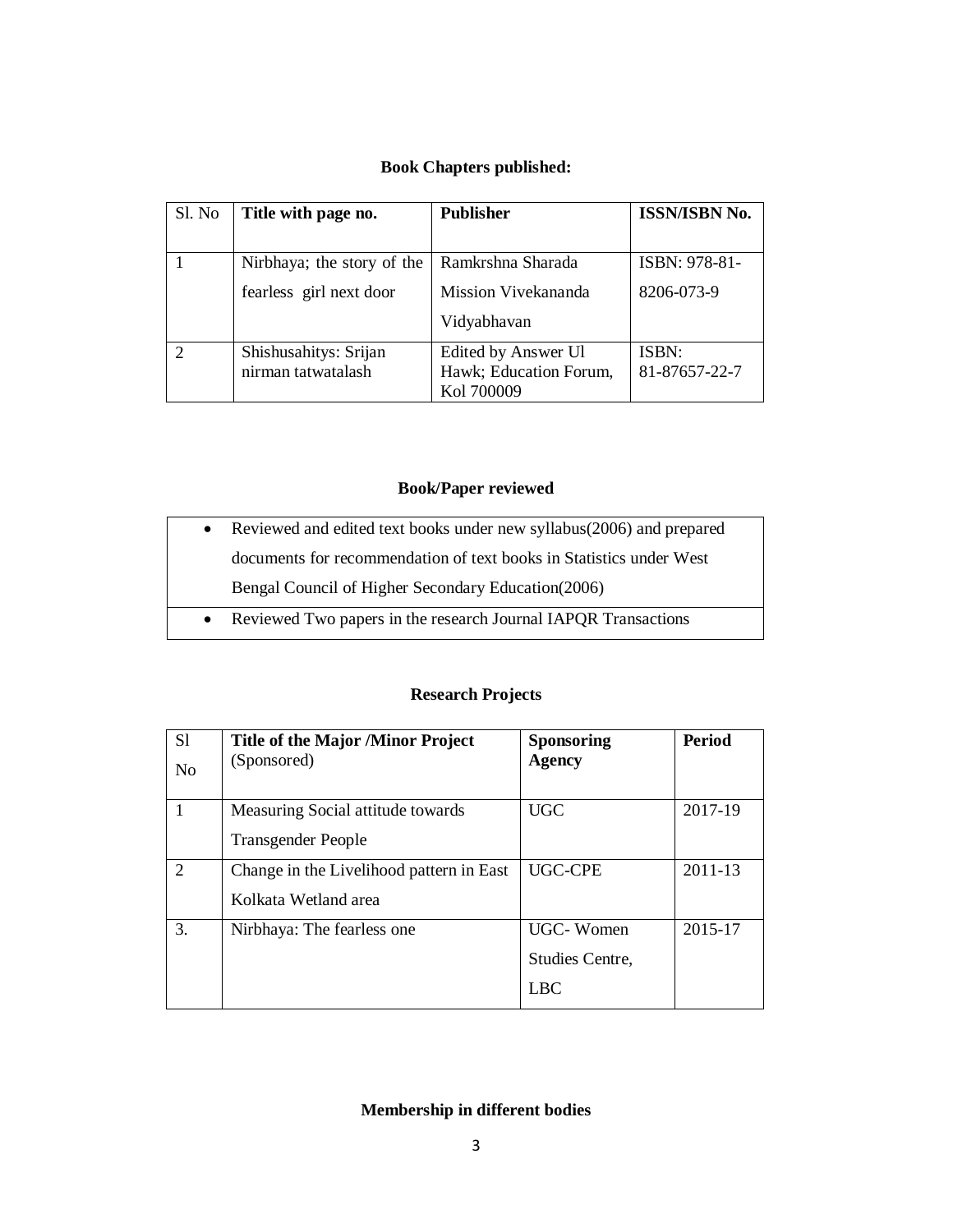| Name of the body                                             | Year     |
|--------------------------------------------------------------|----------|
| Member, West Bengal Transgender Persons Development Board,   | $2020-$  |
| Govt. of West Bengal                                         |          |
| Member, UG Board of Studies, Calcutta University             | 2009-    |
| Member, UG Board of Studies, State University, Barasat       | $2021 -$ |
| Member, Governing Body, Chittaranjan College, Kolkata        | 2019-    |
| Life Member, Calcutta Statistical Association                | $2001 -$ |
| Life Member, Indian Association of Productivity, Quality and | $2001 -$ |
| Reliability                                                  |          |

# **Award/ Fellowship/ Scholarship**

| Sl <sub>No.</sub> | <b>Title of the Award</b><br>/Fellowship | Name of the ward or<br><b>Fellowship awarding</b><br><b>Academic Body</b> | Date & Year<br>оf<br>achievement<br>оf<br>Award/Fello<br>wship |
|-------------------|------------------------------------------|---------------------------------------------------------------------------|----------------------------------------------------------------|
|                   | Outstanding paper award                  | 3 <sup>rd</sup> Regional Science and                                      | 19.12.2019                                                     |
|                   |                                          | <b>Technology Congress,</b>                                               |                                                                |
|                   |                                          | Southern Region, 2018                                                     |                                                                |
| $\overline{2}$    | <b>CSIR Research Fellowship</b>          | <b>CSIR</b>                                                               | 13.11.1992                                                     |
| 3.                | First class First in MSc                 | Merit Scholarship                                                         | 1992                                                           |
| $\overline{4}$    | First class First in BSc                 | Merit Scholarship                                                         | 1989                                                           |

**Invited Lectures/ Paper Presented**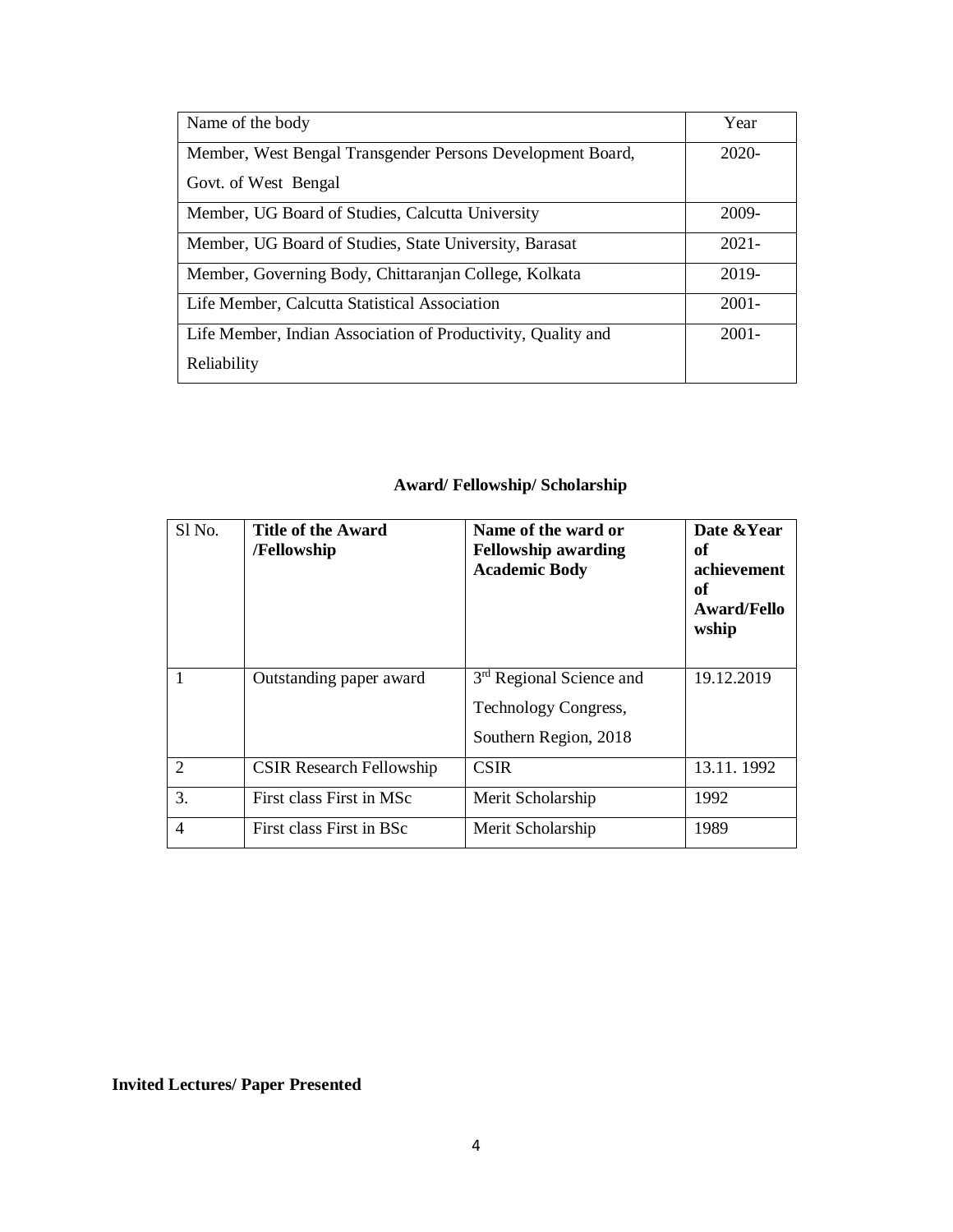| Title of the invited                              | <b>Title of</b>                                                | <b>Organized by</b>               |
|---------------------------------------------------|----------------------------------------------------------------|-----------------------------------|
| lecture /paper                                    | <b>Conference/ Seminar with date</b>                           |                                   |
| presented                                         |                                                                |                                   |
| NIRF: A review                                    | Invited lecture on virtual mode on                             | Dhruba Chand Halder               |
|                                                   | 14.01.2021                                                     | College, S 24 Parganas            |
| Pride Month special                               | Virtual Pride -2020: dated                                     | Badass Girlup Club under          |
| lecture                                           | 22.06.2020                                                     | <b>UN Foundations</b>             |
| 'No one Left behind':                             | Two Day International Seminar                                  | Lady Brabourne College in         |
| Reality or Myth?- A<br><b>LGBT</b><br>study<br>on | On Sustainable Development and<br>Inclusive Growth: Methods to | collaboration with Jadavpur       |
| Exclusion.                                        | Methodology. 04.03.2020                                        | University                        |
| <b>Transgender Studies</b>                        | Invited lecture on 22.01.2020                                  | Department of History,            |
|                                                   |                                                                | Diamond Horbour Women's           |
|                                                   |                                                                | University                        |
| discussion:<br>Panel                              | Celebration of Transgender Day,                                | <b>Association of Transgender</b> |
| Condition<br>οf                                   | Calcutta Press Club, 15.4.2019                                 | & Hijra in Bengal (ATHB)          |
| Transgender/Hijra<br>in                           |                                                                |                                   |
| West Bengal                                       |                                                                |                                   |
| Transphobia: The unjust                           | 26 <sup>th</sup> WB State Science &                            | Department of Science &           |
| fear of gender outlaws.                           | Technology Congress, 2019: Dated                               | Technology, WB                    |
|                                                   | 1.3.19                                                         |                                   |
| <b>Transgender Studies</b>                        | Invited Lecture : Dated 19.1.2019                              | Indian Statistical Institute,     |
|                                                   |                                                                | Sociological Research Unit.       |
| Transphobia: The unjust                           | $3rd$ regional Science & Technology                            | Department of Science &           |
| fear of gender outlaws:                           | Congress, (Southern Region), 2018                              | Technology, WB &                  |
| A pilot survey                                    | dated 19.12.18                                                 | <b>Bidhannagar College</b>        |
|                                                   |                                                                |                                   |
| Transphobia                                       | Invited Lecture in -One Day State                              | Surendranath College,             |
|                                                   | level seminar titled "Transgender:                             | Kolkata                           |
|                                                   | Constraints and Challenges" dated                              |                                   |
|                                                   | 25.9.18                                                        |                                   |
| Quality Assurance in                              | <b>Invited Lecture on Statistics Day</b>                       | <b>Bureau of Applied</b>          |
| <b>Official Statistics</b>                        | 30.6.17                                                        | Economics & Statistics,           |
|                                                   |                                                                |                                   |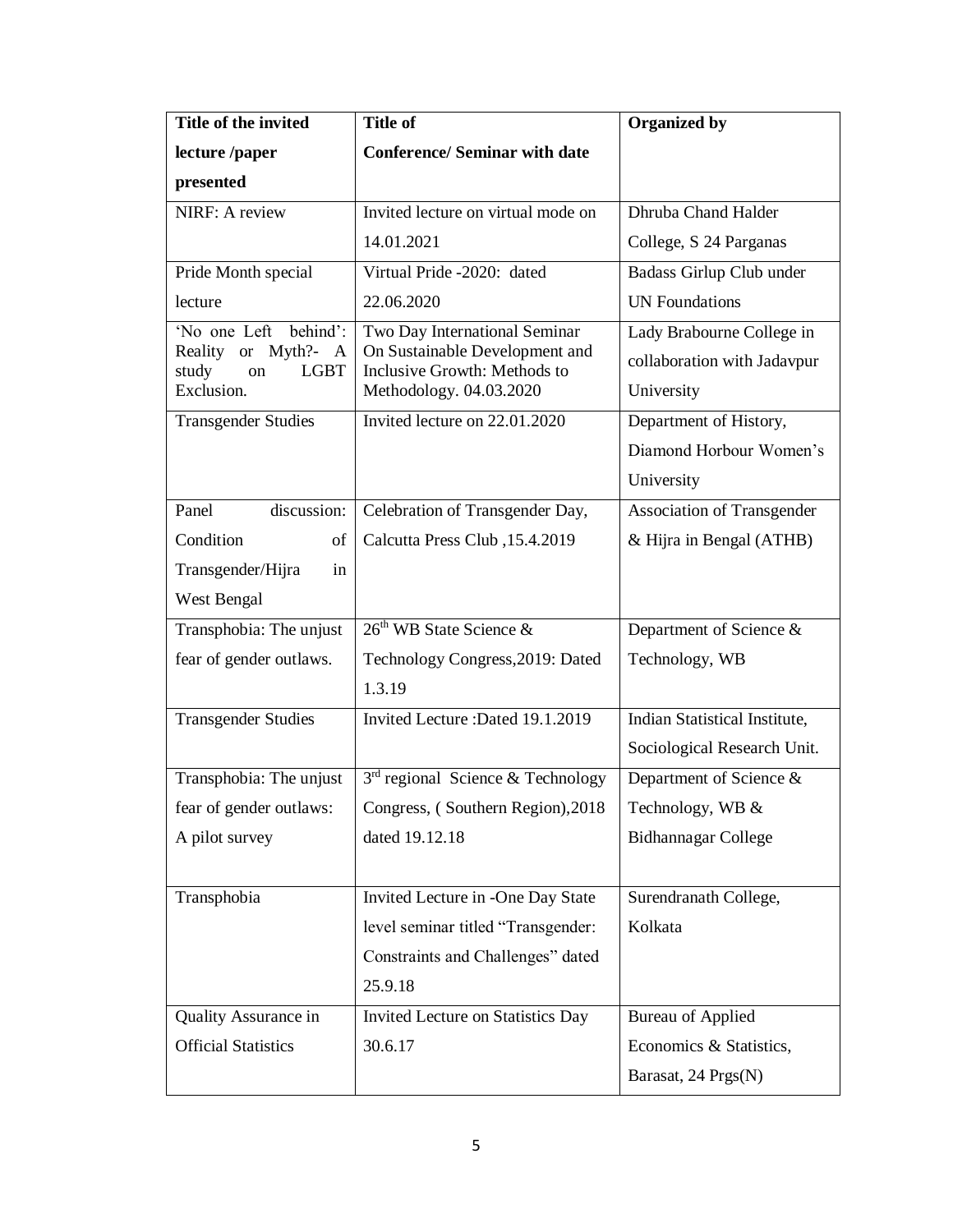| Gender Awareness &       | Organized the Workshop &                       | Lady Brabourne College,            |
|--------------------------|------------------------------------------------|------------------------------------|
| Transphobia              | presented Paper on 7.9.17                      | Kolkata                            |
| Nirvhaya: the fearless   | UGC sponsored national seminar                 | Ramkrishna Sarada Mission          |
| one                      | titled "Women's Journey Towards                | Vivekananda Vidyabhavan &          |
|                          | empowerment: a myth or a reality."             | Women's Studies centre,            |
|                          | Dated 7 <sup>th</sup> April, 2017              | Lady Brabourne College             |
| Panel Discussion on      | Workshop on Transgender issues,                | <b>Association for Transgender</b> |
| Transgender issues in    | 29 <sup>th</sup> April 2017 at Academy of Fine | & Hijra in Bengal                  |
| Education                | Arts Conference Hall                           |                                    |
| Nirvhaya: the fearless   | Workshop titled "The Politics of               | School of Women's Studies,         |
| one                      | Gender: Family, Community and                  | Jadavpur University,               |
|                          | State" from $3rd$ to $10th$ October,           | Suchetana and Women                |
|                          | 2015                                           | <b>Studies Centre, Lady</b>        |
|                          |                                                | <b>Brabourne College</b>           |
| Rupantar katha           | Ghore Baire dated 19.11.2015                   | DD Bangla, Doordarshan             |
| (The untold story of the |                                                | Kendra Kolkata                     |
| Marginalization faced    |                                                |                                    |
| by the parents/wife of a |                                                |                                    |
| Transperson)             |                                                |                                    |
| Antorjwaler bhasa -      | Ghore Baire dated                              | DD Bangla, Doordarshan             |
| (Role of Internet in our | 19.6.2015                                      | Kendra Kolkata                     |
| Society and Related      |                                                |                                    |
| Problems)                |                                                |                                    |
|                          |                                                |                                    |
| Mohila Hawker            | Ghore Baire dated 13.11.2014                   | DD Bangla, Doordarshan             |
| (A report on the Women   |                                                | Kendra Kolkata                     |
| Hawkers of Kolkata)      |                                                |                                    |
| Meen Kanya               | Ghore Baire dated                              | DD Bangla, Doordarshan             |
| (Fisher Women of         | 02.11.2014                                     | Kendra Kolkata                     |
| Sundarban: Livelihood    |                                                |                                    |
| & Livability)            |                                                |                                    |
| Ami Tomader              | Ghore Baire dated                              | DD Bangla, Doordarshan             |
| (Transgender issues in   | 20.04.2014                                     | Kendra Kolkata                     |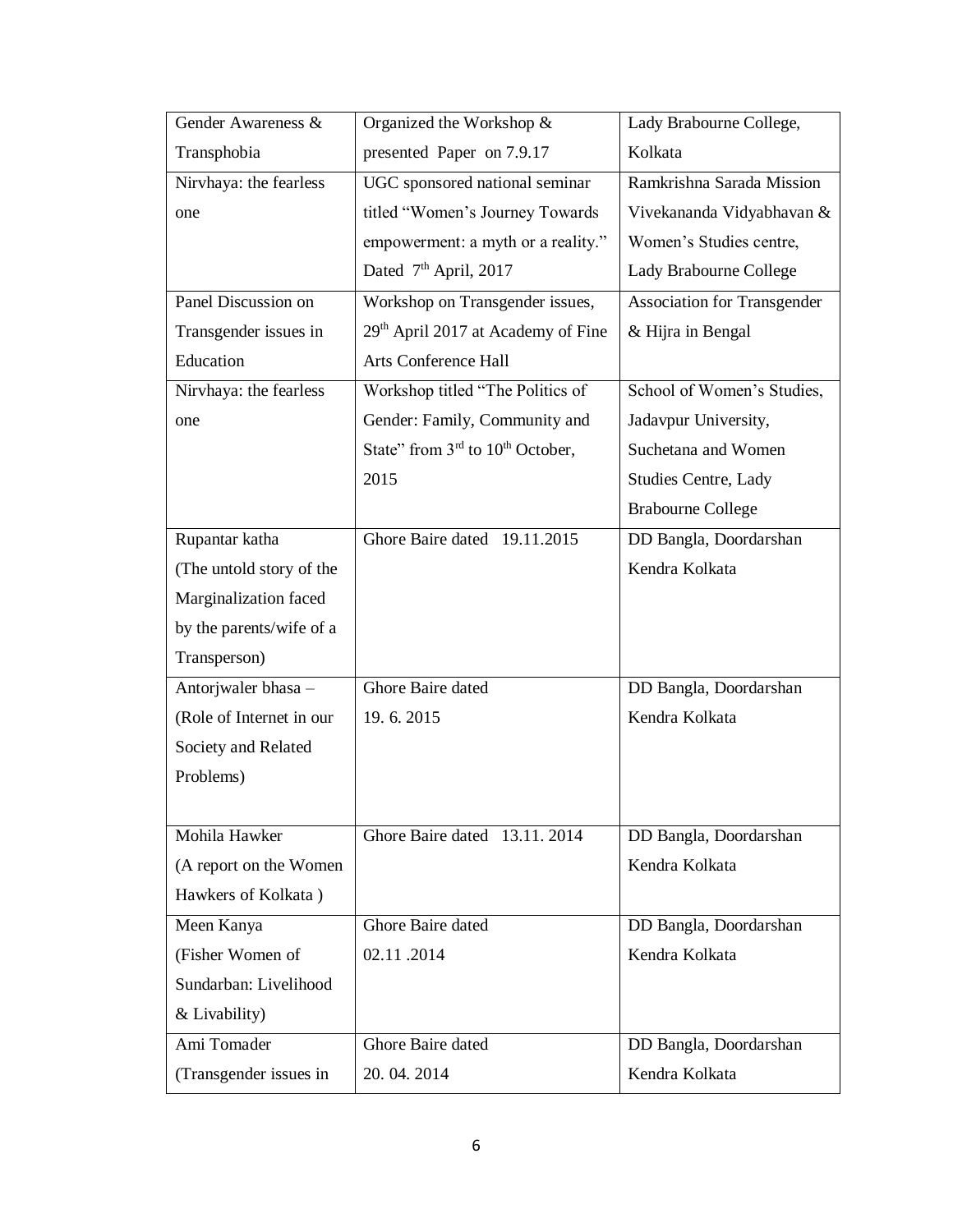| context of the NALSA       |                                    |                              |
|----------------------------|------------------------------------|------------------------------|
| judgment)                  |                                    |                              |
| Designing of less toxic    | Firth Indo-US Workshop on          | University of Pune,          |
| to non target              | Mathematical Chemistry, January    | Maharastra                   |
| organophosphorus           | 8-12, 2005                         |                              |
| pesticide through          |                                    |                              |
| multiple correlation       |                                    |                              |
| analysis (MRA), a part of  |                                    |                              |
| <b>OSAR</b>                |                                    |                              |
| <b>Bayesian Prediction</b> | National Seminar on Statistics and | Department of Statistics, CU |
| Interval in Accelerated    | Decision, May 20-21, 1999          |                              |
| Life Testing               |                                    |                              |

# **Policy Documents Prepared**

| <b>Document prepared</b>                                          | <b>Organization/Year</b>           |
|-------------------------------------------------------------------|------------------------------------|
| Participated in preparation in design and development of UG       | Calcutta University (2010)         |
| syllabus (both Honours and General Courses)                       |                                    |
| Prepared Question bank for Staff Selection Commission, Govt.      | <b>Staff Selection Commission,</b> |
| of India in the capacity of a member of the question bank project | Govt. of India. $(2014)$           |
| Participated in preparation in design and development of UG       | Calcutta University (2016)         |
| CBCS syllabus (both Honours and General Courses)                  |                                    |
| Participated in preparation of report on "Old Age Pension,        | Bureau of Applied                  |
| Disability Pension and Disability Pension",                       | Economics and Statistics,          |
|                                                                   | Govt. of West Bengal(2017)         |
| Prepared documents for NIRF ranking of Lady Brabourne             | Lady Brabourne                     |
| College in the capacity of Nodal Officer. College secured         | Collect(2019)                      |
| national rank 94 in the college-section.                          |                                    |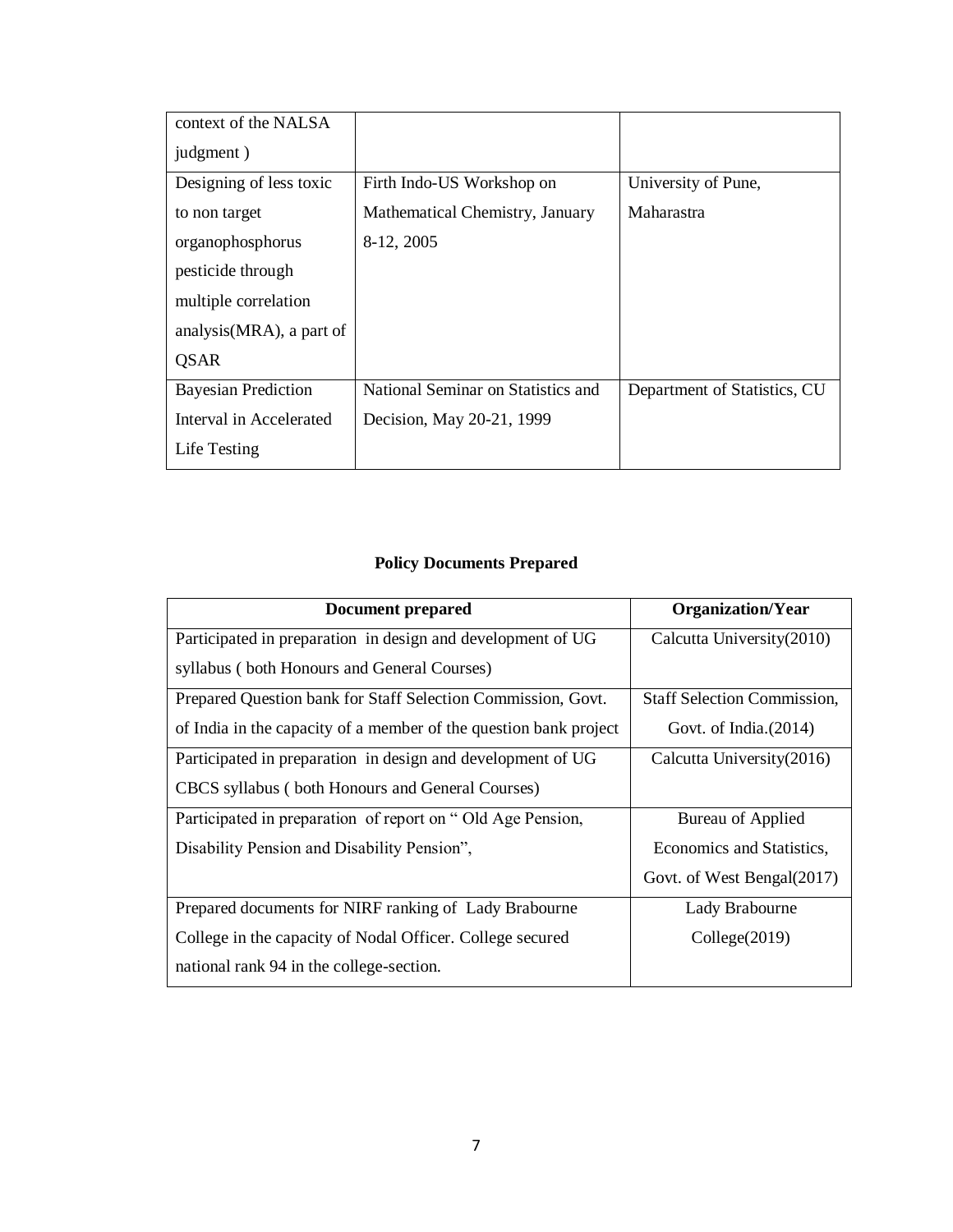Experience in Academic Administration

- a) Head, Department of Statistics, Midnapore College( 1997-2001); Head & Associate Professor, Lady Brabourne College.( 2001- Till date )
- b) Guest Faculty, Deptt. Of Commerce, Calcutta University(2017- 2020)
- c) Convenor, National Seminar, Dept. Of Statistics, LBC(2011)
- d) Joint Convenor, International Seminar, Dept. Of Statistics & PG Dept of Geography, LBC(2020)
- e) Nodal Officer, LBC: National Institutional Ranking Framework (NIRF)(2019 )
- f) Convenor, Hostel Committee, LBC( 2012- )
- g) Convenor , Building Committee, LBC(2012- )
- h) Convenor, Student's Council Committee, LBC (2018-19)
- i) Convenor, IFMS committee, LBC ( 2006- )
- j) Member, IQAC committee, LBC( 2014 )
- k) Member, RUSA Committee, LBC
- l) NSS Programme Officer, Midnapore College( 1998-2001)

| S1.            | Programme                                  | Duration         | Organized by              |
|----------------|--------------------------------------------|------------------|---------------------------|
| N <sub>o</sub> |                                            |                  |                           |
| 1              | Intensive Course on Programming and        | 13.9-26.11, 1993 | ISI, Kolkata              |
|                | <b>Application of Electronic Computers</b> |                  |                           |
| 2              | Training Cum Workshop on UNIX              | 22.6-8.07, 1994  | Calcutta University       |
| 3              | <b>Orientation Course on NSS</b>           | 28.6-7.7, 1999   | IIT, Kharagpur            |
| $\overline{4}$ | UGC sponsored Refresher Course in          | 04.03.02-        | <b>UGC</b> Academic Staff |
|                | <b>Statistics</b>                          | 23.03.2002       | College, Calcutta         |
|                |                                            |                  | University                |
| 5              | <b>Orientation Programme</b>               | 27.11-24.12,2003 | UGC Academic Staff        |
|                |                                            |                  | College, Calcutta         |
|                |                                            |                  | University                |
| 6              | UGC sponsored Refresher Course in          | $25.06.07 -$     | <b>UGC</b> Academic Staff |
|                | <b>Computer Oriented Numerical Methods</b> | 14.07.2007       | College, Calcutta         |
|                | with C and Mathematica                     |                  | University                |

Training Courses, Teaching- Learning Programme, Faculty Development Programme attended: